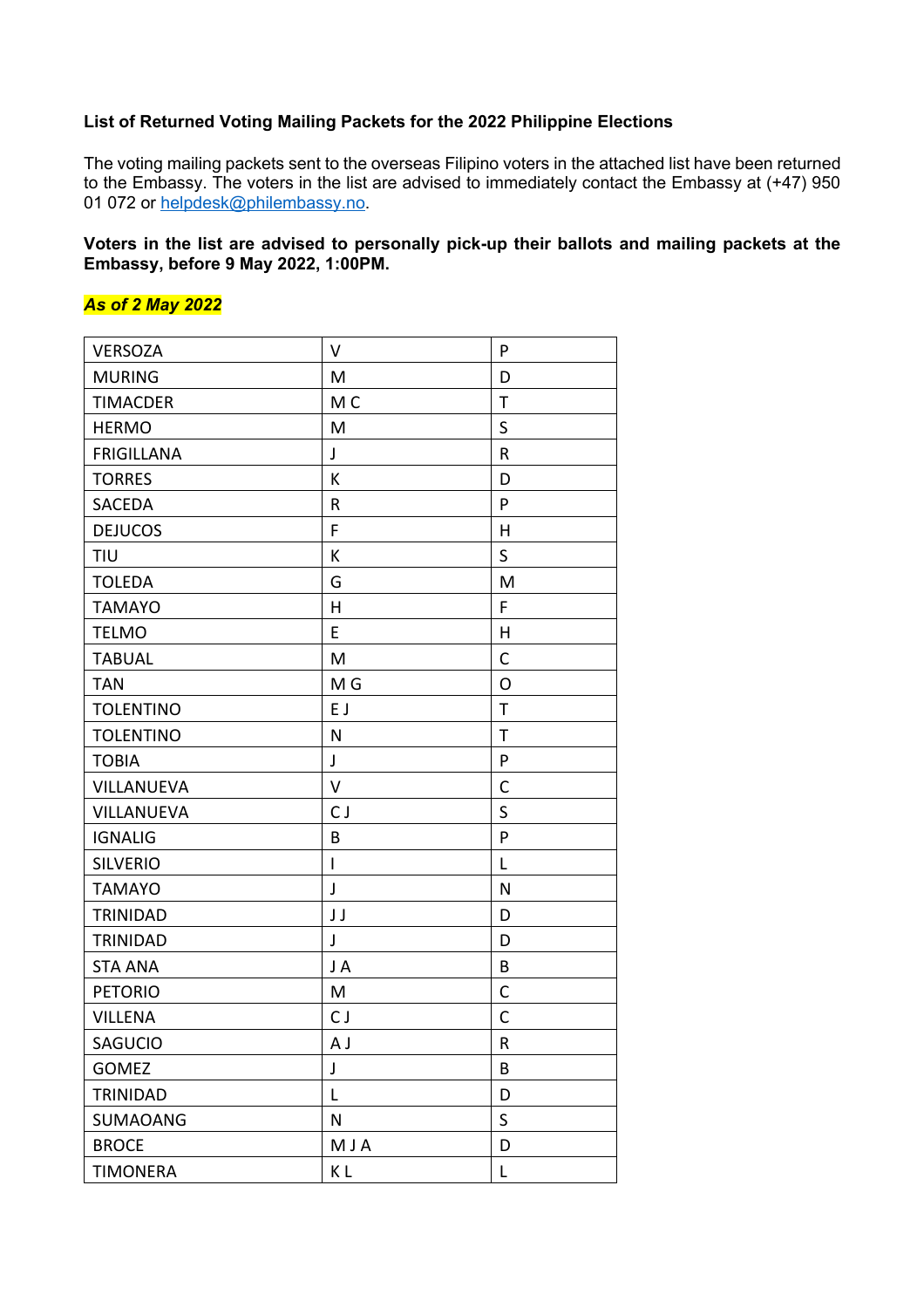### *As of 2 9 April 2022*

| <b>CABUAL</b>      |                | C              |
|--------------------|----------------|----------------|
| QUIÑONEZ           | S <sub>M</sub> | S              |
| <b>SMANUAY</b>     | CJ             | $\overline{L}$ |
| <b>PICARDAL</b>    | D              | M              |
| <b>SISON</b>       | D <sub>R</sub> | $\mathsf C$    |
| <b>LEGARDA</b>     | M <sub>E</sub> | Y              |
| <b>SAJONIA</b>     | M              | L              |
| <b>GRAFE</b>       | M <sub>R</sub> | $\mathsf C$    |
| <b>MATA</b>        | LL             | V <sub>C</sub> |
| QUEZON             | N J            | $\vee$         |
| <b>QUEZON</b>      | <b>BJ</b>      | $\vee$         |
| <b>NOBLEFRANCA</b> | L              | P              |
| <b>LUAY</b>        | M              | G              |
| <b>RIIS</b>        | <b>FW</b>      | $\mathsf{R}$   |
| <b>TOLENTINO</b>   | M              | $\mathsf{T}$   |
| <b>SELVÅG</b>      | L              | M              |
| <b>EMBORES</b>     | A              | A              |
| <b>SICO</b>        | DK             | S              |
| <b>MALMROSE</b>    | Е              | S              |
| <b>SIBUERA</b>     | L J            | L              |
| <b>TOLVSTAD</b>    | M <sub>L</sub> | F              |
| <b>JOSE</b>        | M J            | C              |
| <b>PANIQUE</b>     | R              | C              |
| <b>PETTERSEN</b>   | N J            | D              |
| <b>IRIARTE</b>     | J              | Q              |
| <b>PAYOPANIN</b>   | A              | $\mathsf{T}$   |
| <b>THOMSEN</b>     | J              | B              |

## *As of 28 April 2022*

| <b>GULBRANDSEN</b> | A              | A |
|--------------------|----------------|---|
| <b>KRISTINSSON</b> | J              |   |
| <b>JOSE</b>        | S <sub>B</sub> |   |
| <b>JOSE</b>        | KJ             |   |
| <b>LADOT</b>       | C L            |   |
| <b>LUMANAS</b>     | М              | P |
| <b>LUMAGOG</b>     | M <sub>C</sub> | B |
| <b>LABAYAN</b>     | J D            | Ν |
| <b>AXA</b>         |                |   |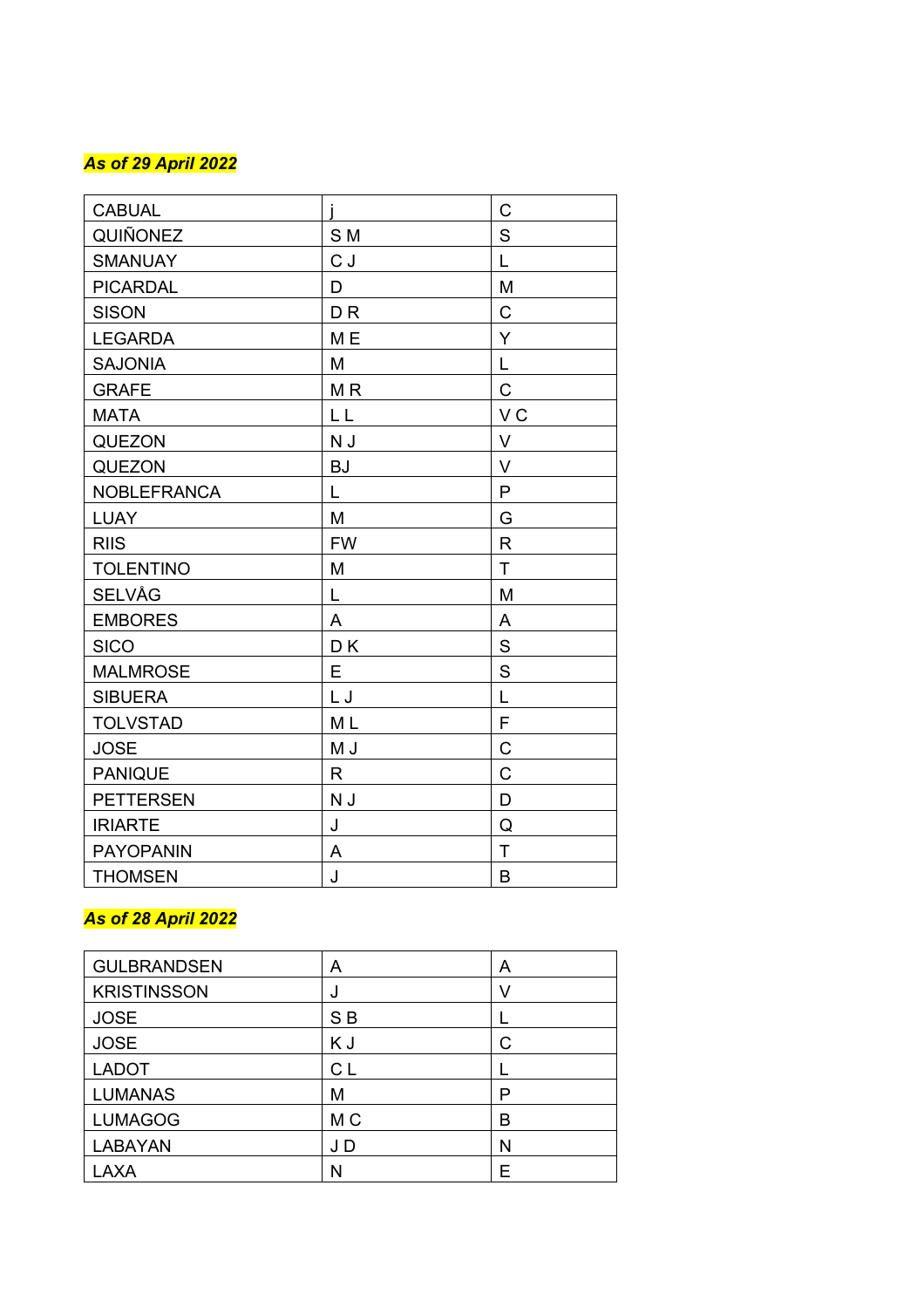| <b>MARRON</b>     | J                       | M            |
|-------------------|-------------------------|--------------|
| <b>MAYRENA</b>    | D G                     | M            |
| <b>MERCADER</b>   | C                       | $\mathsf C$  |
| <b>MAGAOAY</b>    | A                       | $\mathsf C$  |
| <b>MONANA</b>     | $\mathsf C$             | $\mathsf{R}$ |
| <b>MONSOLLER</b>  | K <sub>M</sub>          | L            |
| <b>JOSE</b>       | R                       | A            |
| <b>MONTECILLO</b> | AR                      | D            |
| <b>MIA</b>        | M A                     | D            |
| <b>MEDINA</b>     | $\mathsf{N}$            | F            |
| <b>MANAYSAY</b>   | R                       | $\mathbf S$  |
| <b>NAGPACAN</b>   | A                       | U            |
| <b>NOCEDA</b>     | F J                     | A            |
| <b>NAQUIMEN</b>   | V                       | $\mathsf{R}$ |
| <b>NAIG</b>       | $\mathsf S$             | N            |
| <b>OBZUNAR</b>    | S                       | L            |
| <b>ONNANGAN</b>   | A <sub>M</sub>          | Α            |
| <b>OXIMOSO</b>    | A                       | Q            |
| <b>ORPILLA</b>    | F                       | $\mathsf{P}$ |
| <b>OLIVIERI</b>   | M <sub>S</sub>          | A            |
| <b>OSABEL</b>     | G J                     | A            |
| <b>PETTERSEN</b>  | G                       | B            |
| <b>PLECIS</b>     | J                       | $\mathsf{P}$ |
| <b>PALERACIO</b>  | F                       | V            |
| <b>PALOMARES</b>  | C M                     | DJ           |
| <b>PLECIS</b>     | J                       | E            |
| PASAYLO-ON        | B                       | R            |
| <b>PINTAC</b>     | M <sub>D</sub>          | F            |
| <b>PERIN</b>      | R <sub>R</sub>          | C            |
| <b>PATANAO</b>    | J                       | S            |
| PAHAMUTANG        | E                       | G            |
| <b>PERALES</b>    | Z                       | $\mathbf S$  |
| <b>PANCHO</b>     | $\mathsf{I} \mathsf{J}$ | A            |
| <b>PALAPAR</b>    | DY                      | M            |
| <b>PAULINO</b>    | KP                      | M            |
| <b>PATANAO</b>    | J                       | S            |
| <b>PALIGSA</b>    | M J                     | D            |
| <b>PUBLICO</b>    | M                       | B            |
| <b>PARADELA</b>   | R                       | B            |
| <b>PONTAÑELES</b> | D                       | A            |
| <b>PARANTAR</b>   | $\mathsf{R}$            | G            |
| <b>PADILLA</b>    | D                       | G            |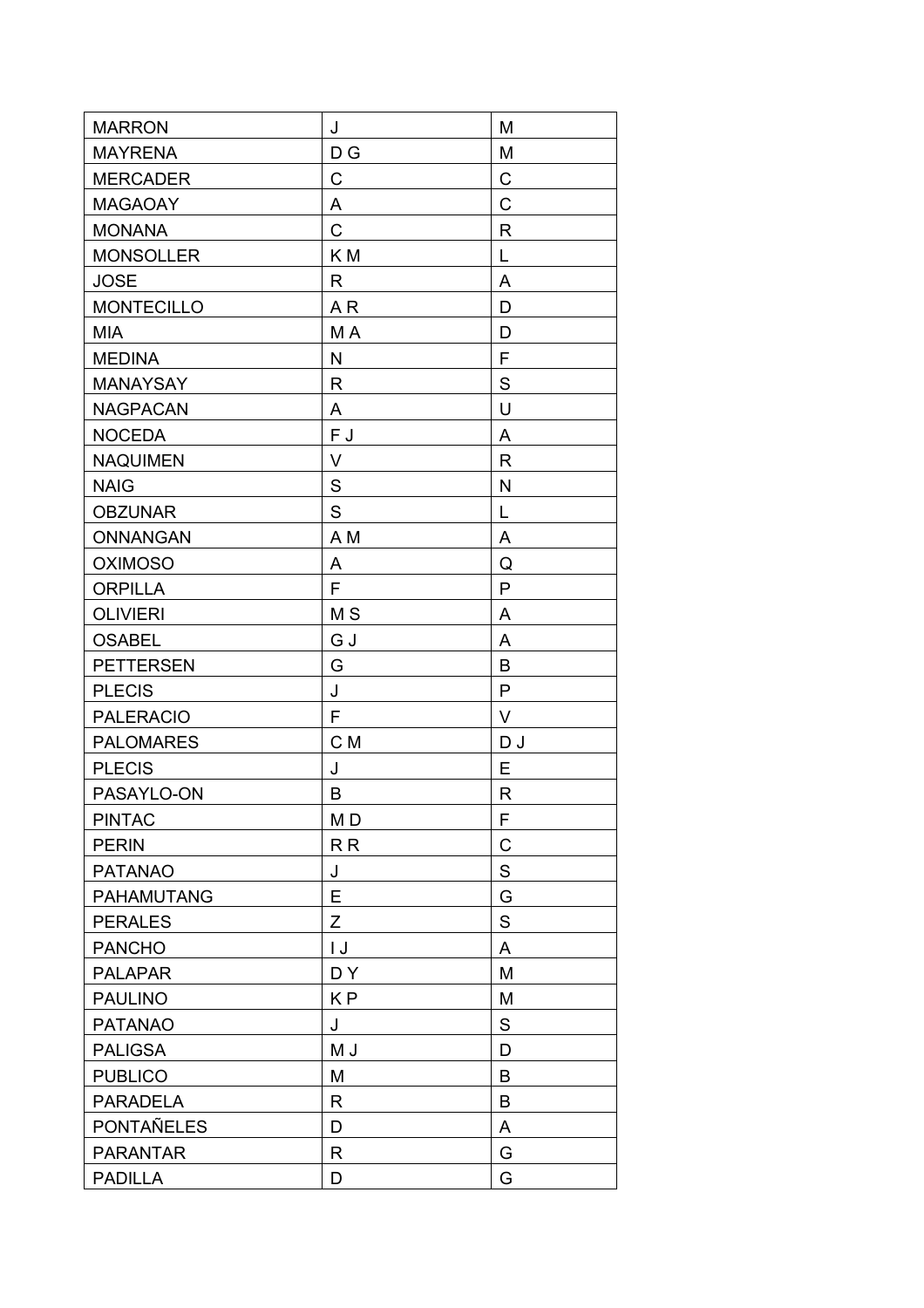| <b>PORRAS</b>    | JR             | B            |
|------------------|----------------|--------------|
| <b>PEREZ</b>     | A              | A            |
| <b>QUIRANTE</b>  | E              | D            |
| <b>RIANTOCO</b>  | F              | A            |
| <b>ROQUE</b>     | R              | $\mathsf C$  |
| <b>RAMIREZ</b>   | L III          | $\circ$      |
| <b>RABARRA</b>   | S              | M            |
| <b>REXEN</b>     | B              | G            |
| <b>RUBIO</b>     | S              | O            |
| <b>RODRIGUEZ</b> | D G            | $\mathsf{P}$ |
| <b>REYES</b>     | B <sub>E</sub> | B            |
| <b>RAFOL</b>     | M A            | $\vee$       |
| <b>ROSETE</b>    | M              | B            |
| <b>ROSALI</b>    | M              | J            |
| <b>ROSARIO</b>   | F              | F            |
| <b>RARUGAL</b>   | J              | B            |
| <b>RASMUSSEN</b> | $\mathsf{P}$   | A            |
| <b>RODRIGUEZ</b> | H              | B            |
| <b>RECTO</b>     | J M            | $\mathsf T$  |
| <b>RUBIO</b>     | A              | $\mathsf{T}$ |
| <b>ROTELO</b>    | M              | B            |
| <b>ROOS</b>      | J              | R            |
| <b>RENEGADO</b>  | $\mathsf{R}$   | C            |
| <b>ROMUGA</b>    | G <sub>C</sub> | P            |
| <b>RAMOS</b>     | J              | $\mathsf S$  |
| <b>REYES</b>     | J M            | D            |
| <b>RAMIL</b>     | A              | L            |
| <b>RAMIREZ</b>   | R              | T            |
| <b>ROJO</b>      | Е              | A            |
| <b>RUIZ</b>      | K              | E            |
| <b>RENDON</b>    | J              | $\mathsf C$  |
| <b>SUND</b>      | J              | $\mathsf{C}$ |
| <b>SACRO</b>     | Е              | A            |
| <b>SOLIMAN</b>   | A              | B            |
| <b>SORIANO</b>   | J              | J            |
| <b>SANTOS</b>    | MA             | G            |
| <b>SUGUITAN</b>  | N <sub>C</sub> | E            |
| <b>SUAN</b>      | C              | $\mathsf T$  |
| <b>SIASON</b>    | R <sub>M</sub> | $\sf T$      |
| <b>SANTOS</b>    | D              | $\mathsf{C}$ |
| <b>TAAJE</b>     | G              | G            |
| <b>TABING</b>    | M              | $\vee$       |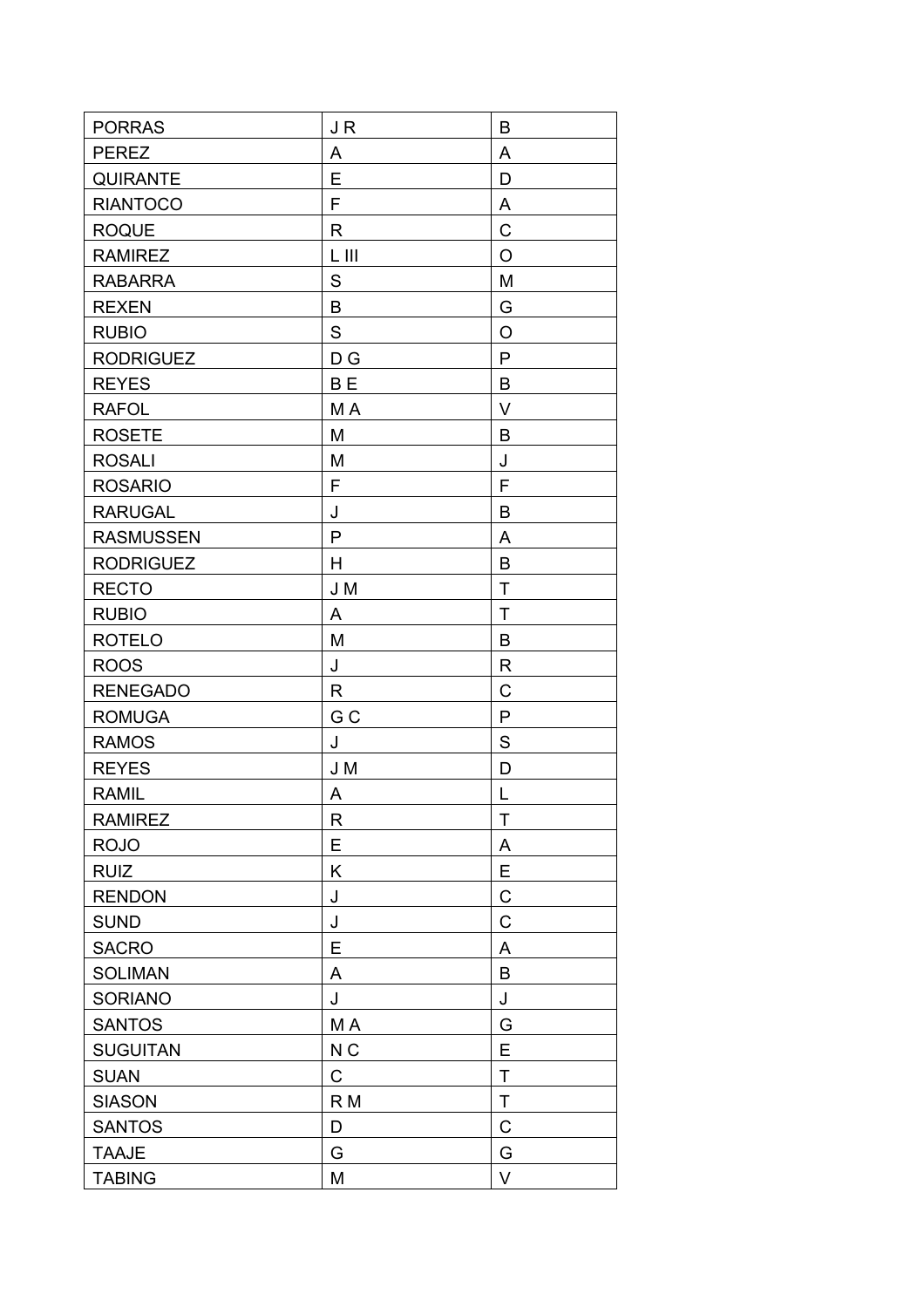| <b>TABING</b>     | IJ        | A            |
|-------------------|-----------|--------------|
| <b>TRAN</b>       | E         | M            |
| <b>TUNGE</b>      | D         | R            |
| <b>TORRES</b>     | JR        | D            |
| <b>TAGLINAO</b>   | J         | G            |
| <b>TABA TABAY</b> | J         | T            |
| <b>LYANGURIN</b>  | MY        | $\mathsf{P}$ |
| <b>UMALIT</b>     | J J       | V            |
| <b>VILLAFLOR</b>  | G         | A            |
| <b>VILLANUEVA</b> | <b>CM</b> | P            |
| <b>TOLENTINO</b>  | A         | C            |
| <b>VACAL</b>      | Ζ         | $\mathsf S$  |
| <b>VERGARA</b>    | L M       | $\mathsf S$  |
| <b>VENTURA</b>    | D         | $\mathsf{C}$ |
| <b>WAJE</b>       | Κ         | $\mathsf S$  |
| <b>WRANGELL</b>   | G         | $\circ$      |
| <b>WALFJORD</b>   | B         | M            |
| <b>YANSON</b>     | A J       | R            |
| <b>YARTE</b>      | Κ         | M            |
| <b>ZAPANTA</b>    | M         | M            |

# *As of 27 April 2022*

| <b>ABELLA</b>    | J     | B |
|------------------|-------|---|
| <b>ABELLA</b>    | D.G   | В |
| <b>BANOGON</b>   | R     | O |
| <b>DOYDOY</b>    | G     | G |
| <b>DE JESUS</b>  | P.L   | R |
| <b>DIPASUPIL</b> | P. JR | R |
| <b>DADO</b>      | C.J   | V |
| <b>GUBOT</b>     | C.J   | R |
| <b>GABRIEL</b>   | J     | C |
| <b>GULA</b>      | B.J   | D |
| <b>HESTAD</b>    | Е     | M |
| <b>HAMMERVIK</b> | H     | M |
| <b>HERMANSEN</b> | M.J   | A |
| <b>INDUCTIVO</b> | M.P   | R |
| <b>ILAG</b>      | L.    | A |
| <b>KATTELUS</b>  | M     | I |
| LEI              | S A   | т |
| <b>LOSA</b>      | M     | P |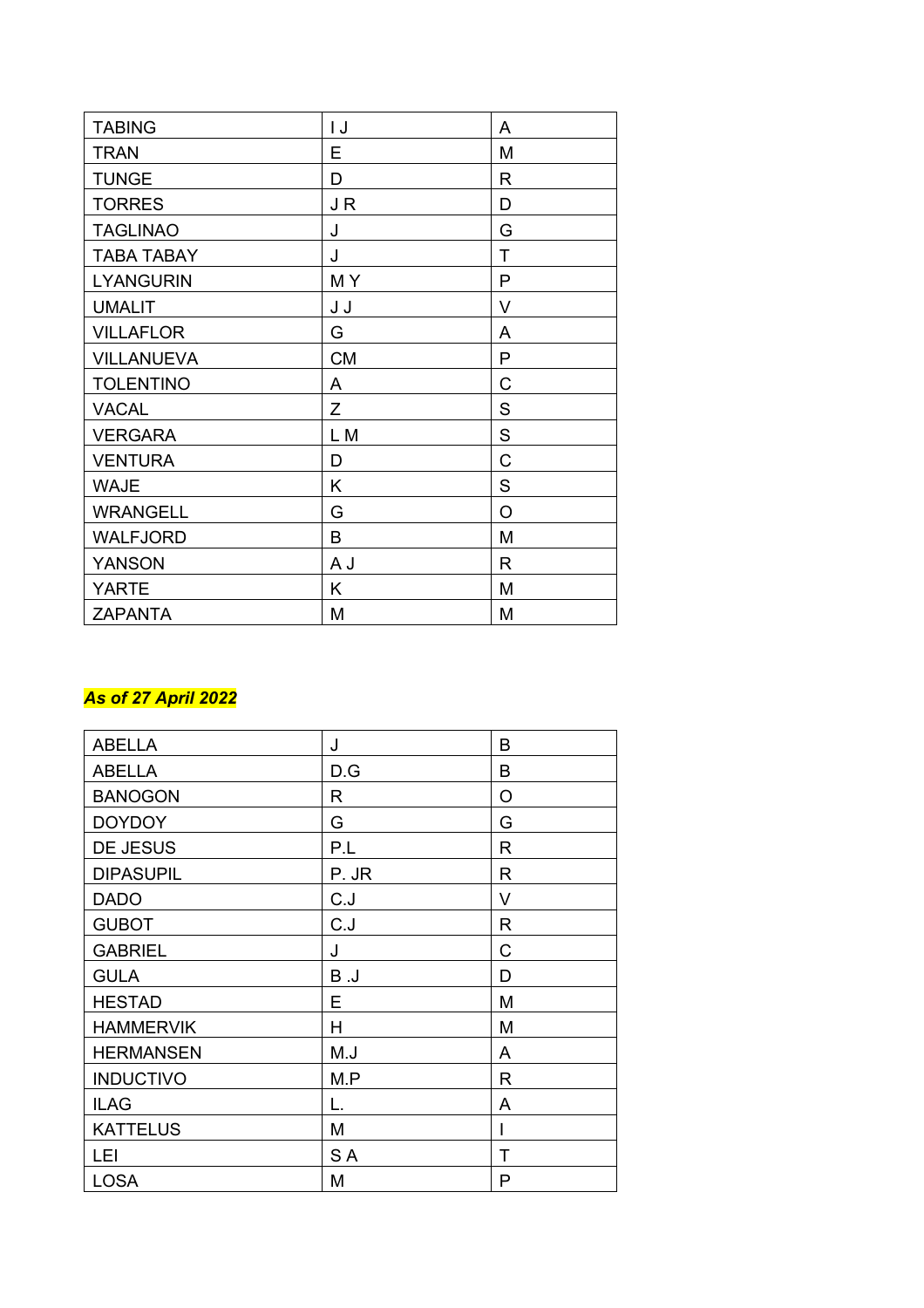| <b>LEHRE</b>      | R                       | A            |
|-------------------|-------------------------|--------------|
| <b>LUPIAN</b>     | J                       | $\vee$       |
| <b>LAMERA</b>     | M                       | $\mathsf{P}$ |
| <b>LAWAS</b>      | A <sub>N</sub>          | $\mathsf{C}$ |
| <b>LUDVIGSEN</b>  | A                       | B            |
| <b>LOBINGCO</b>   | G                       | G            |
| <b>LABAGNOY</b>   | R <sub>S</sub>          | B            |
| LOGROÑO           | <b>RS</b>               | B            |
| <b>LOQUIAS</b>    | M <sub>R</sub>          | T            |
| <b>LAZARO</b>     | E J                     | M            |
| <b>LAPINIG</b>    | H                       | S            |
| LATAYAN           | A J                     | R            |
| <b>LABAGNOY</b>   | $\mathsf{R}$            | B            |
| <b>MORALES</b>    | M                       | $\mathsf{P}$ |
| <b>MORALES</b>    | A                       | B            |
| <b>MASIGAL</b>    | J                       | $\mathsf C$  |
| <b>MASIGAL</b>    | J                       | b            |
| <b>MIKKELSEN</b>  | S                       | S            |
| <b>MEDIANO</b>    | J                       | N            |
| <b>MATIC</b>      | J                       | A            |
| <b>MADERA</b>     | L.                      | A            |
| <b>MENDOZA</b>    | R                       | J            |
| <b>MARTINEZ</b>   | M                       | M            |
| <b>MOJARES</b>    | M                       | M            |
| <b>MACABUDBUD</b> | R                       | $\mathsf{I}$ |
| <b>MERANO</b>     | G                       | B            |
| <b>MARGEN</b>     | G                       | J            |
| <b>MARGEN</b>     | J                       | J            |
| <b>MARGEN</b>     | J                       | C            |
| <b>MIA</b>        | K <sub>B</sub>          | $\mathsf C$  |
| <b>MADELO</b>     | $\mathsf{I} \mathsf{G}$ | $\mathsf{R}$ |
| <b>NYMO</b>       | $\mathsf C$             | $\mathsf{C}$ |
| <b>NARSTAD</b>    | Z                       | U            |
| <b>NELMIDA</b>    | D.G                     | N            |
| <b>NAVARRO</b>    | J                       | $\mathsf S$  |
| <b>NAVARRO</b>    | $\mathsf C$             | ${\sf P}$    |
| <b>NILSEN</b>     | M                       | A            |
| <b>OLIVO</b>      | R                       | E            |
| <b>OSORIO</b>     | SL                      | $\mathsf C$  |
| <b>OMALAY</b>     | A                       | F            |
| <b>ORACION</b>    | J                       | E            |
| <b>ONG</b>        | L                       | T            |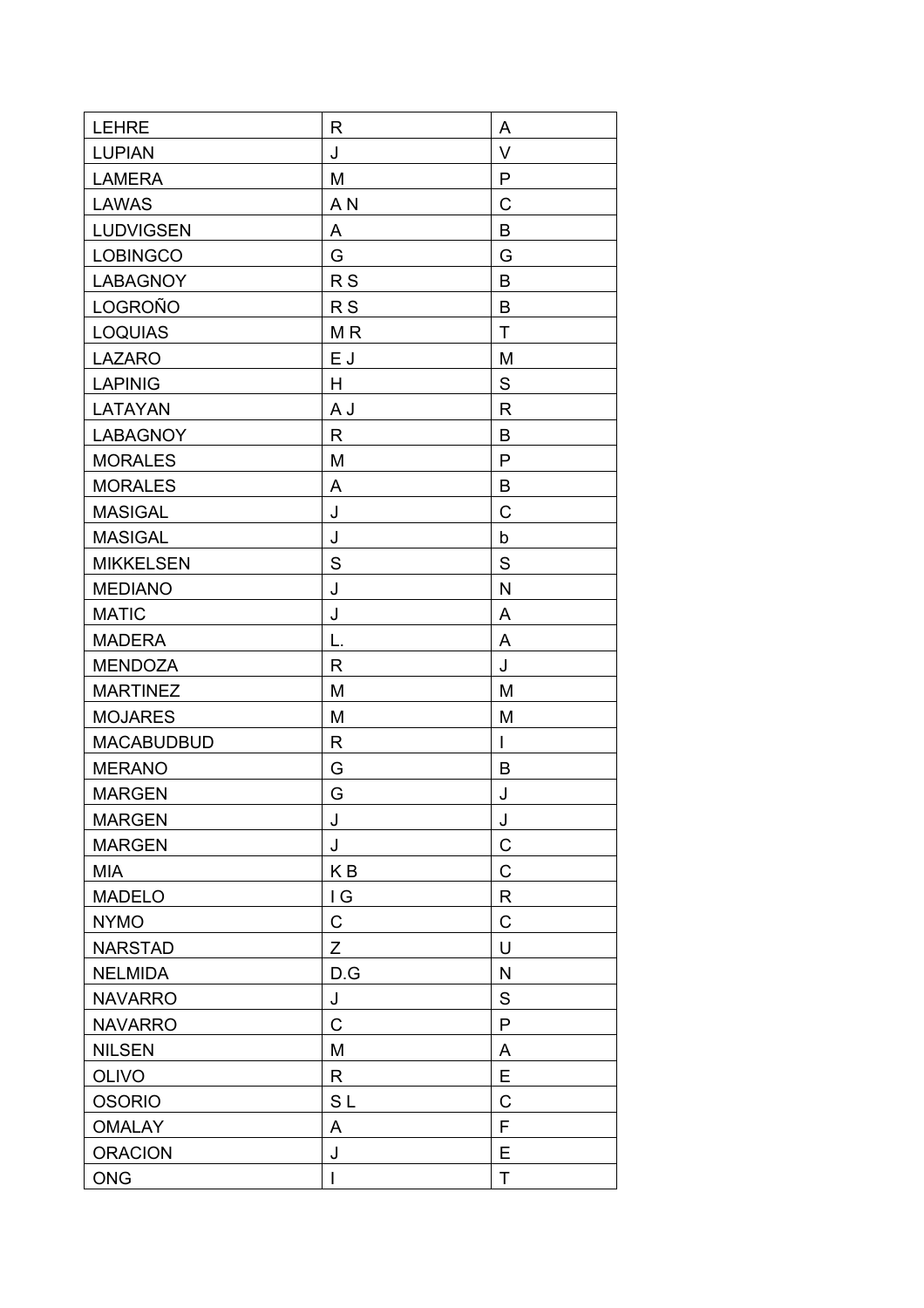| ORTIZ         | AEH |   |
|---------------|-----|---|
| <b>ORACAY</b> |     |   |
| PADILLA       | м   | G |
| PADNGARAN     | м   |   |

### *As of 26 April 2022*

|                | <b>LAST NAME</b> | F.I.        | M.I.         |
|----------------|------------------|-------------|--------------|
| 1              | <b>ANG</b>       | M           | S            |
| $\overline{2}$ | <b>DEL MUNDO</b> | S           | L            |
| 3              | <b>BUTAY</b>     | B           | B            |
| $\overline{4}$ | <b>DOYDOY</b>    | V           | $\mathsf S$  |
| 5              | DE VERA          | V           |              |
| 6              | <b>ARCONADO</b>  | A           | M            |
| $\overline{7}$ | <b>AGALOOS</b>   | $\mathsf S$ | C            |
| 8              | <b>BALOSIO</b>   | M           |              |
| 9              | <b>BUMANGLAG</b> | N           | T            |
| 10             | <b>BLANDO</b>    | J           | C            |
| 11             | <b>COMIA</b>     | $\mathsf Z$ | B            |
| 12             | <b>COMIA</b>     | E           | $\mathsf{R}$ |
| 13             | <b>CALZADA</b>   | J           | $\mathsf C$  |
| 14             | <b>DIWAN</b>     | M           | B            |
| 15             | <b>DULIN</b>     | J           | Q            |
| 16             | <b>DEJA</b>      | C           | M            |
| 17             | <b>EDVARSEN</b>  | J           | P            |
| 18             | <b>FAIGONES</b>  | I           | Ε            |
| 19             | <b>GELAGA</b>    | G           | C            |
| 20             | <b>HOLM</b>      | F           | H            |
| 21             | <b>HOLM</b>      | L           | R            |
| 22             | <b>JANIOLA</b>   | $\mathsf T$ | A            |
| 23             | <b>JACO</b>      | R           | $\mathsf S$  |
| 24             | <b>LUMAPAS</b>   | M           | M            |
| 25             | <b>LABRADOR</b>  | G           | $\mathsf C$  |
| 26             | <b>LEGASPI</b>   | J           | R            |
| 27             | <b>LAMANILAO</b> | Е           | С            |
| 28             | <b>LUCERO</b>    | M           | D            |
| 29             | <b>MANZANO</b>   | Μ           | P            |
| 30             | <b>MALAAY</b>    | Α           | S            |
| 31             | <b>MANALO</b>    | J           | J            |
| 32             | <b>MANZANO</b>   | R           | P            |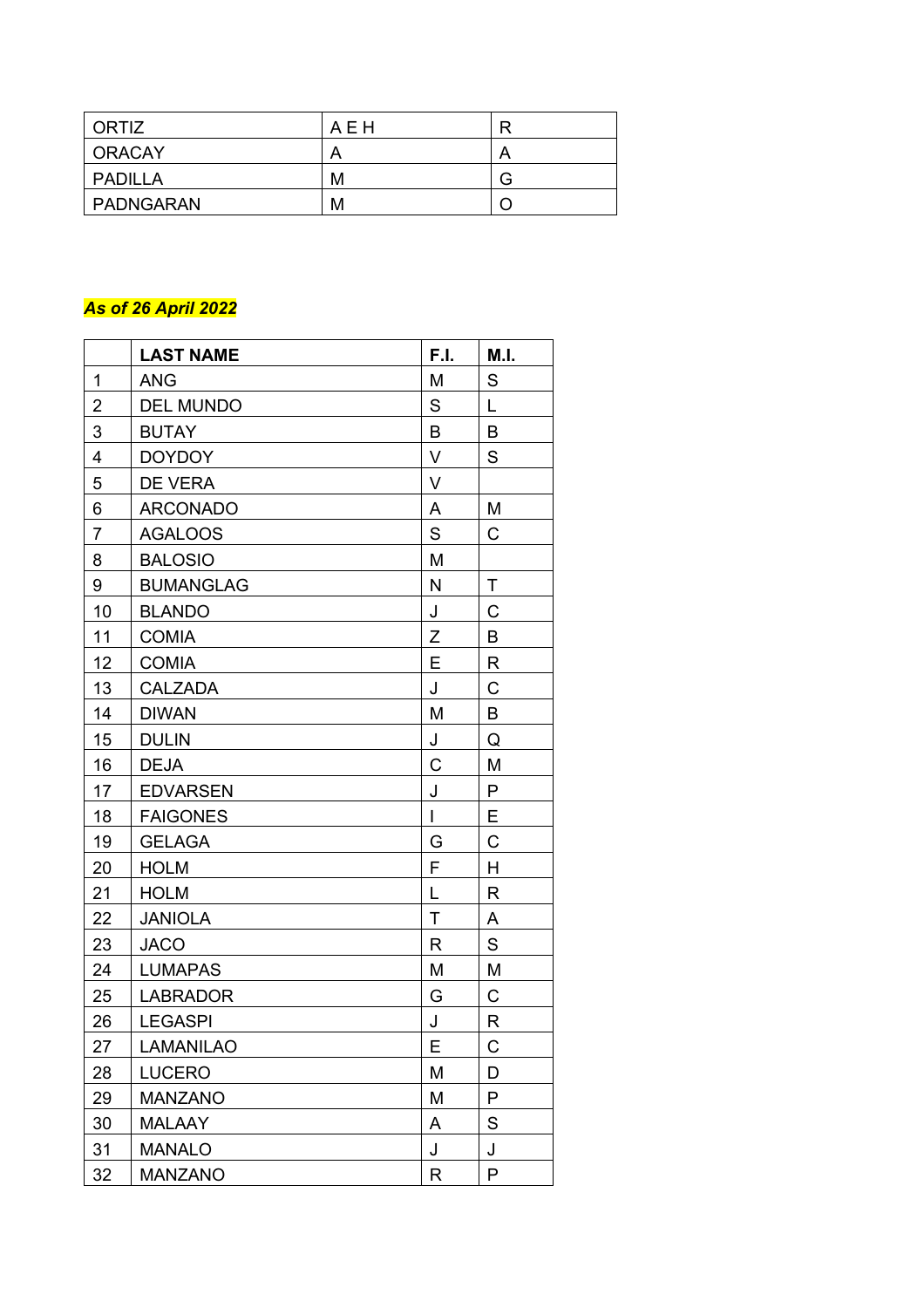| 33 | <b>OPENA</b>        | A | A |
|----|---------------------|---|---|
| 34 | <b>OUSTHUS</b>      | F | S |
| 35 | <b>PATAYON</b>      | R | B |
| 36 | <b>PAME</b>         | J | H |
| 37 | <b>ROQUE</b>        | F | L |
| 38 | VALEEJO             | V | C |
| 39 | <b>LAURITZEN</b>    | A | R |
| 40 | <b>RENEGADO</b>     | Е | В |
| 41 | <b>RENEGADO</b>     | R | C |
| 42 | <b>JONSSON</b>      | R | P |
| 43 | <b>DESTACAMENTO</b> | D | S |
| 44 | <b>BERCASIO</b>     | E | Τ |
| 45 | <b>BUENAFE</b>      | P | A |
| 46 | <b>ACOB</b>         | J | D |
| 47 | <b>ANOVER</b>       | J | D |
| 48 | AGALOOS             | J | C |

### *As of 23 April 2022*

| <b>LAST NAME</b>  | <b>INITIALS</b> |
|-------------------|-----------------|
| <b>ABGAO</b>      | CJP.            |
| ABALLA            | RL.             |
| <b>ABELLA</b>     | <b>MFP</b>      |
| <b>ABELLAR</b>    | <b>EOJR</b>     |
| <b>ABRAHAM</b>    | <b>CIS</b>      |
| <b>ADAZA</b>      | <b>BP</b>       |
| <b>AGUANTA</b>    | <b>CT</b>       |
| <b>AGUSTIN</b>    | <b>GRP</b>      |
| <b>AGUSTIN</b>    | <b>AMJR</b>     |
| <b>AGSAO</b>      | <b>RLE</b>      |
| <b>AINZA</b>      | <b>EJC</b>      |
| <b>AGUADO</b>     | <b>MNB</b>      |
| <b>ALCASABAS</b>  | <b>SJC</b>      |
| <b>ALBENDIA</b>   | <b>MLO</b>      |
| <b>ALPARAN</b>    | <b>NT</b>       |
| <b>ALPERTO</b>    | <b>DJG</b>      |
| <b>ALBRICO</b>    | CC              |
| <b>ALMELID</b>    | ID              |
| <b>AMORA</b>      | <b>JAM</b>      |
| <b>AMPELOQUIO</b> | <b>RM</b>       |
| <b>ANGELL</b>     | <b>CY</b>       |
| <b>ANINIPOT</b>   | <b>CM</b>       |
| <b>ANTENOR</b>    | <b>JC</b>       |
| ALADIN-PADUCHI    | <b>RJ</b>       |
| <b>ANDAM</b>      | <b>JRG</b>      |
| <b>APIADO</b>     | <b>MJA</b>      |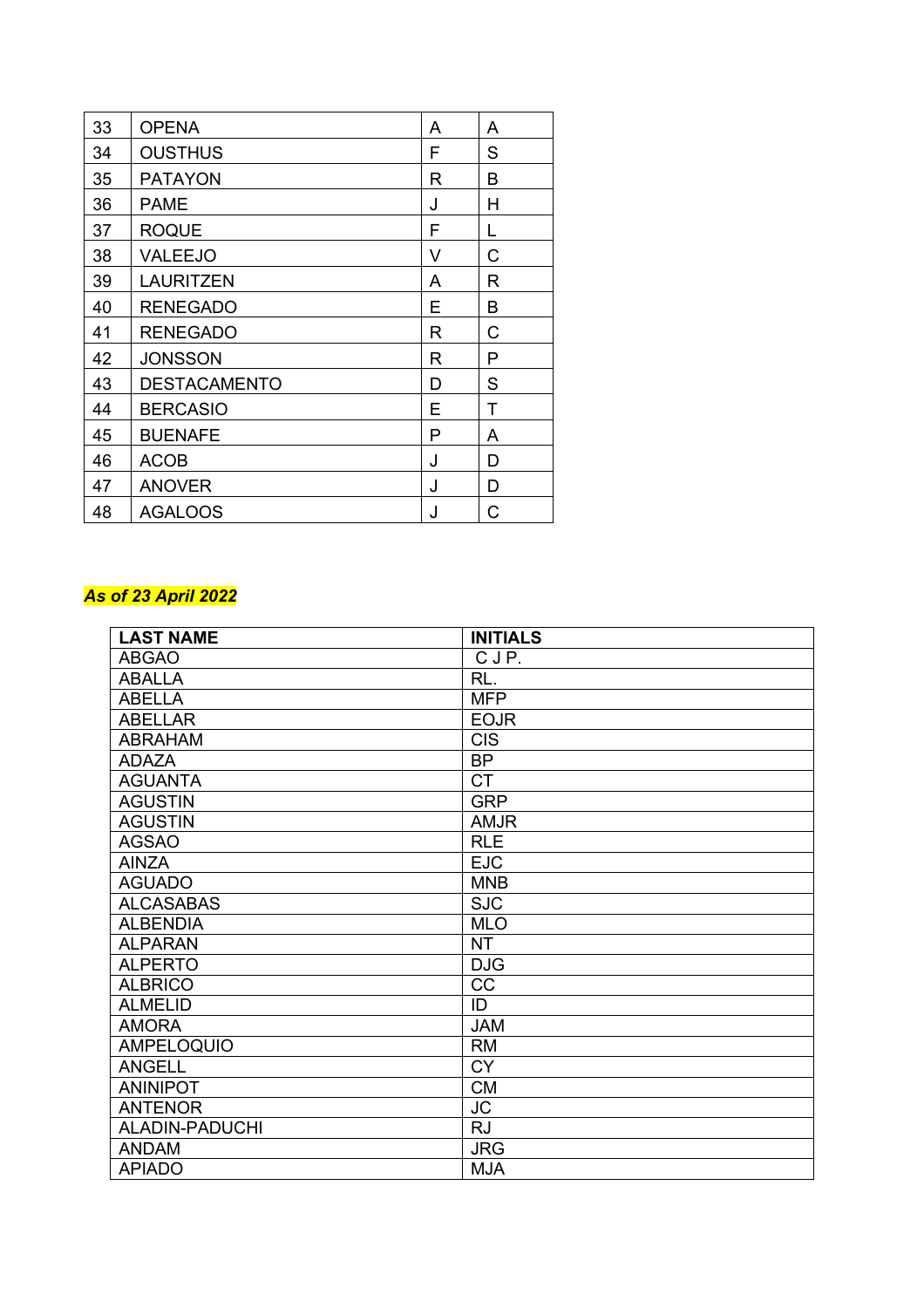| <b>ARIOLA-LAHTI</b> | EA              |
|---------------------|-----------------|
| <b>ARCIAGA</b>      | SJ              |
| <b>ARAGONES</b>     | <b>KM</b>       |
| <b>ARBIOL</b>       | <b>RA</b>       |
| <b>ARANCILLO</b>    | JP              |
| <b>ASING</b>        | <b>RP</b>       |
| <b>ASENAS</b>       | <b>JMJR</b>     |
| <b>BAGCAL</b>       | <b>JS</b>       |
| <b>BALICO</b>       | RL              |
| <b>BALISI</b>       | <b>IVC</b>      |
| <b>BALLO-ALLO</b>   | <b>MDH</b>      |
| <b>BALBASTRO</b>    | <b>IJV</b>      |
| <b>BACCAY</b>       |                 |
|                     | JD              |
| <b>BACUS</b>        | <b>JM</b>       |
| <b>BALBON</b>       | <b>FB</b>       |
| <b>BALISI</b>       | $\overline{AC}$ |
| <b>BALISI</b>       | LAT             |
| <b>BAUTISTA</b>     | J               |
| <b>BAUTISTA</b>     | <b>MIY</b>      |
| <b>BANOGBANOG</b>   | EC              |
| <b>BARUEL</b>       | <b>MCD</b>      |
| <b>BARUEL</b>       | <b>WB</b>       |
| <b>BASTATAS</b>     | GA              |
| <b>BAYANI</b>       | <b>WR</b>       |
| <b>BAYLOSIS</b>     | <b>MB</b>       |
| <b>BJERKESET</b>    | $\overline{GC}$ |
| <b>BJUR</b>         | LN              |
| <b>BRATHEN</b>      | <b>JAP</b>      |
| <b>BIRKELAND</b>    | <b>LC</b>       |
| <b>BITOON</b>       | <b>SDM</b>      |
| <b>BIWANG</b>       | <b>MS</b>       |
| <b>BONDAD</b>       | <b>MAG</b>      |
| <b>BORBON</b>       | <b>MP</b>       |
| <b>BORDEOS</b>      | <b>NJC</b>      |
| <b>BRANDEMOEN</b>   | JP              |
| <b>BRANDSBERG</b>   | <b>MP</b>       |
| <b>BROA</b>         | LC              |
|                     | <b>MAB</b>      |
| <b>BROHAUG</b>      |                 |
| <b>BUE</b>          | <b>RRN</b>      |
| <b>BULAO</b>        | FA              |
| <b>BULK</b>         | LE              |
| <b>BUMANGLAG</b>    | <b>SC</b>       |
| <b>BUMPAL</b>       | <b>RB</b>       |
| <b>CAALIM</b>       | <b>JJG</b>      |
| <b>CABARDO</b>      | <b>LDM</b>      |
| <b>CABATINGAN</b>   | PD              |
| <b>CABUG</b>        | <b>MR</b>       |
| <b>CAGADAS</b>      | <b>AP</b>       |
| <b>CALOPE</b>       | <b>MGNMN</b>    |
| <b>CAPRESO</b>      | EE              |
| <b>CATALAN</b>      | <b>MO</b>       |
| <b>CATAN</b>        | <b>BT</b>       |
| CATUGO              | <b>EJP</b>      |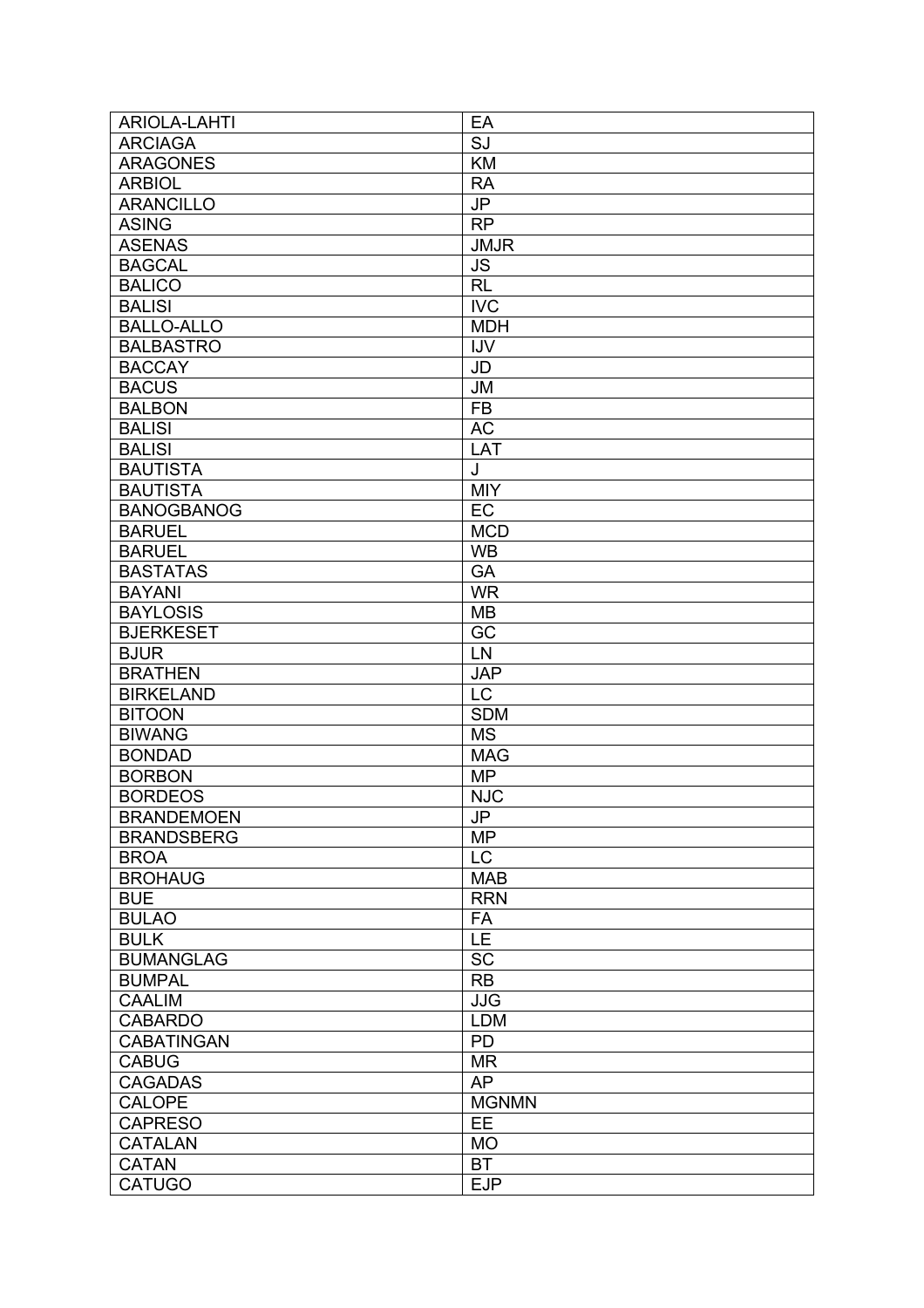| <b>CATULAY</b>        | MJ              |
|-----------------------|-----------------|
| <b>CADAYONG</b>       | <b>WA</b>       |
| <b>CALARANAN</b>      | <b>MJM</b>      |
| <b>CALIW CALIW</b>    | AA              |
| <b>CANADIDO</b>       | <b>MG</b>       |
| <b>CHRISTOFFERSEN</b> | W               |
| <b>CAYAS</b>          | <b>CRP</b>      |
| <b>CHUA</b>           | <b>JERMYN</b>   |
| <b>COPADA</b>         | <b>RD</b>       |
| <b>CORREA</b>         | AA              |
| <b>CRISTOBAL</b>      | <b>HAC</b>      |
| <b>CUA</b>            | <b>RB</b>       |
| <b>CUA</b>            | <b>KJC</b>      |
| <b>CUERVO</b>         | <b>HS</b>       |
|                       |                 |
| <b>CUCHAPIN</b>       | <b>GKG</b>      |
| <b>CURBO</b>          | <b>RC</b>       |
| <b>DADULA</b>         | <b>JW</b>       |
| <b>DAGDAGAN</b>       | <b>MDC</b>      |
| DAO-AY                | JL              |
| <b>DAYAO</b>          | <b>JAG</b>      |
| <b>DAYAO</b>          | <b>GGJR</b>     |
| <b>DELUTA</b>         | JJ              |
| <b>DELA CRUZ</b>      | <b>MSD</b>      |
| <b>DEQUINA</b>        | <b>GN</b>       |
| <b>DESALES</b>        | $\overline{CT}$ |
| <b>DELA CRUZ</b>      | KJ              |
| DE LEON               | AM              |
| <b>DIZON</b>          | <b>MJH</b>      |
| <b>DOMINGO</b>        | <b>MJB</b>      |
| <b>DOMINGO</b>        | <b>HN</b>       |
| <b>DOMINGO</b>        | <b>MB</b>       |
| <b>DINONG</b>         | <b>MG</b>       |
| <b>DISO</b>           | <b>MS</b>       |
| <b>DOMINGUEZ</b>      | <b>JM</b>       |
| <b>DOROPAN</b>        | <b>WN</b>       |
| <b>DUMAYAC</b>        | <b>HMM</b>      |
| <b>EBUETADA</b>       | <b>JC</b>       |
| <b>ECAL</b>           | <b>RS</b>       |
| <b>EINVIK</b>         | CC              |
| <b>EPELIPCIA</b>      | <b>MA</b>       |
| <b>ESCALA</b>         | <b>JM</b>       |
| <b>ESPINOSA</b>       | <b>SAC</b>      |
| <b>ESPOSO</b>         | <b>RD</b>       |
| <b>ESTORBA</b>        | <b>JM</b>       |
|                       | <b>BP</b>       |
| <b>ESTOY</b>          |                 |
| <b>FALCUTA</b>        | <b>LR</b>       |
| <b>FEGAL</b>          | JF              |
| <b>FELIZARDO</b>      | <b>KP</b>       |
| <b>FERNANDEZ</b>      | <b>KR</b>       |
| <b>FONTANOS</b>       | <b>MAA</b>      |
| <b>FRIA</b>           | <b>MAA</b>      |
| <b>GABRIELSEN</b>     | <b>TNT</b>      |
| <b>GACULA</b>         | <b>JRP</b>      |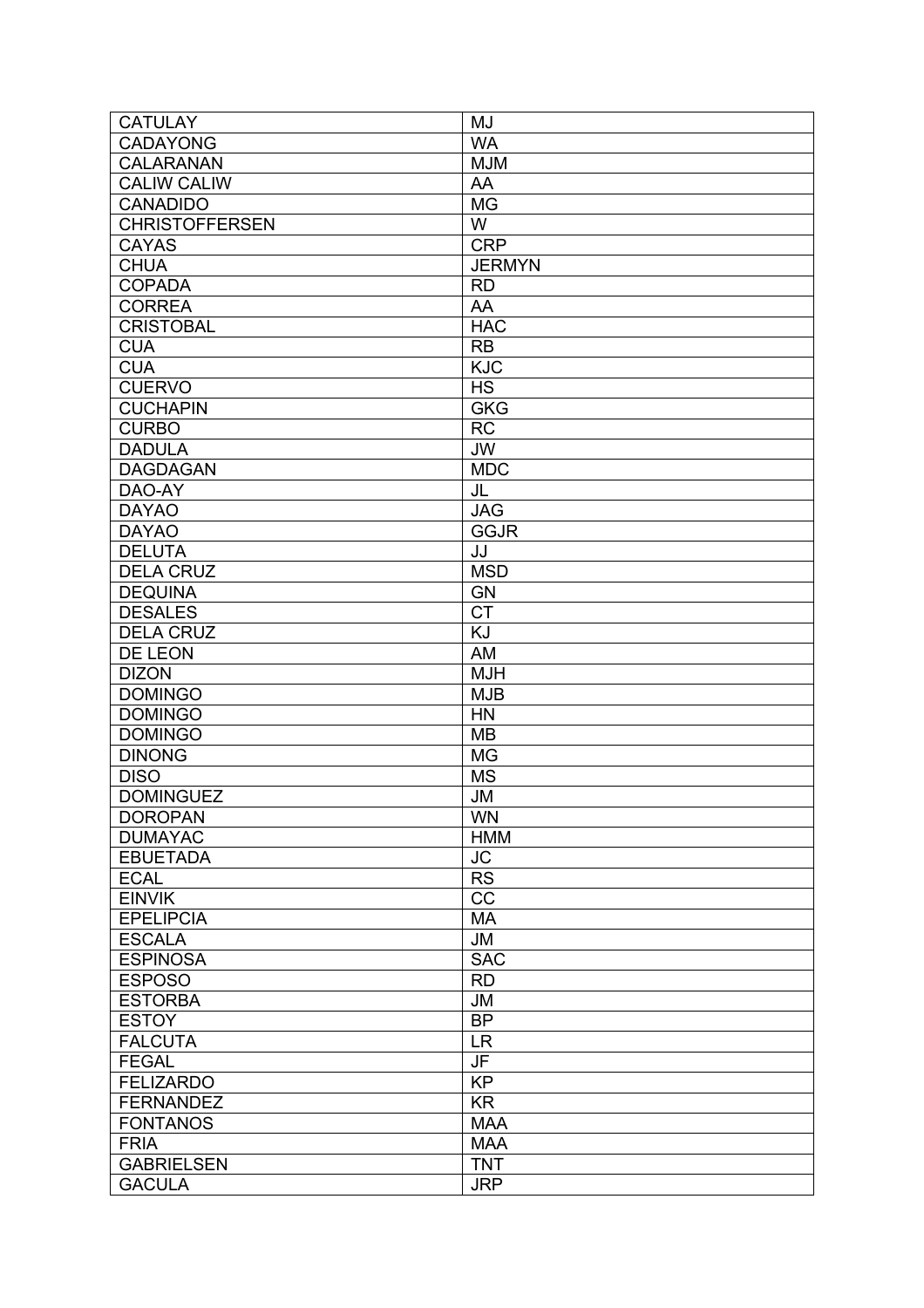| <b>GALARA</b>            | <b>CFM</b>                         |
|--------------------------|------------------------------------|
| <b>GALING</b>            | <b>GB</b>                          |
| <b>GALING</b>            | CA                                 |
| <b>GALIZA</b>            | <b>AT</b>                          |
| <b>GALVE</b>             | $\overline{\mathsf{J} \mathsf{P}}$ |
| <b>GAMIAO</b>            | JP                                 |
| <b>GAMOROT</b>           | <b>PM</b>                          |
| <b>GARVIDA-HALVORSEN</b> | <b>RR</b>                          |
| <b>GATILLO</b>           | CAG                                |
| <b>GASPAR</b>            | <b>AMR</b>                         |
| <b>GASPAR</b>            | <b>FMK</b>                         |
| <b>GELLADA</b>           | <b>LPD</b>                         |
| <b>GEOLLEGUE</b>         | <b>TG</b>                          |
| <b>GAYLAN</b>            | <b>NP</b>                          |
| <b>GIMPAYA</b>           | <b>ASJR</b>                        |
| <b>GINDANG</b>           | <b>DR</b>                          |
| GO                       | <b>DM</b>                          |
| <b>GONZALEZ</b>          | <b>NJR</b>                         |
| <b>HAUGAN</b>            | <b>AAB</b>                         |
| <b>HAUGEN</b>            | DA                                 |
| <b>HERNANDEZ</b>         | CC                                 |
| <b>HERTRERA</b>          | <b>AS</b>                          |
| <b>HJELDNES</b>          | M                                  |
| <b>HØEN</b>              | <b>MRA</b>                         |
| <b>HOYVIK</b>            | <b>CT</b>                          |
| <b>HUINDA</b>            | PT                                 |
| <b>INGAL</b>             | <b>DG</b>                          |
| <b>ISIDRO</b>            | <b>RAMA</b>                        |
| <b>ISIDRO</b>            | LC                                 |
| <b>JANSEN</b>            | LA                                 |
| <b>JAVIER</b>            | MDG                                |
| <b>JORDAN</b>            | <b>RB</b>                          |
| <b>JUNTARCIEGO</b>       | <b>MS</b>                          |
| <b>KALSNES</b>           | CC                                 |
| LANSANGAN                | JE                                 |
| <b>LIBRE</b>             | GR                                 |
| <b>LOZADA</b>            | <b>WP</b>                          |
| <b>LOZADA</b>            | AV                                 |
| <b>LUSTERIO</b>          | IC                                 |
| <b>MACUNTE</b>           | $\overline{ZL}$                    |
| <b>MAGDULA</b>           | JV                                 |
| <b>MALANGIN</b>          | <b>CK</b>                          |
| <b>MALAYAN</b>           | <b>SRD</b>                         |
| <b>MAMACLAY</b>          | <b>RB</b>                          |
| <b>MEJIA</b>             | JAI                                |
| <b>MIRAL</b>             | <b>ALV</b>                         |
| <b>MISOLAS</b>           | AA                                 |
| <b>MORADA</b>            | <b>IRM</b>                         |
| <b>NAIDAS</b>            | <b>JVG</b>                         |
| <b>NICOMEDES</b>         | CB                                 |
| <b>OBTINALLA</b>         | AA                                 |
| <b>RASMUSSEN</b>         | HD                                 |
| <b>REGATOMC</b>          | J                                  |
|                          |                                    |